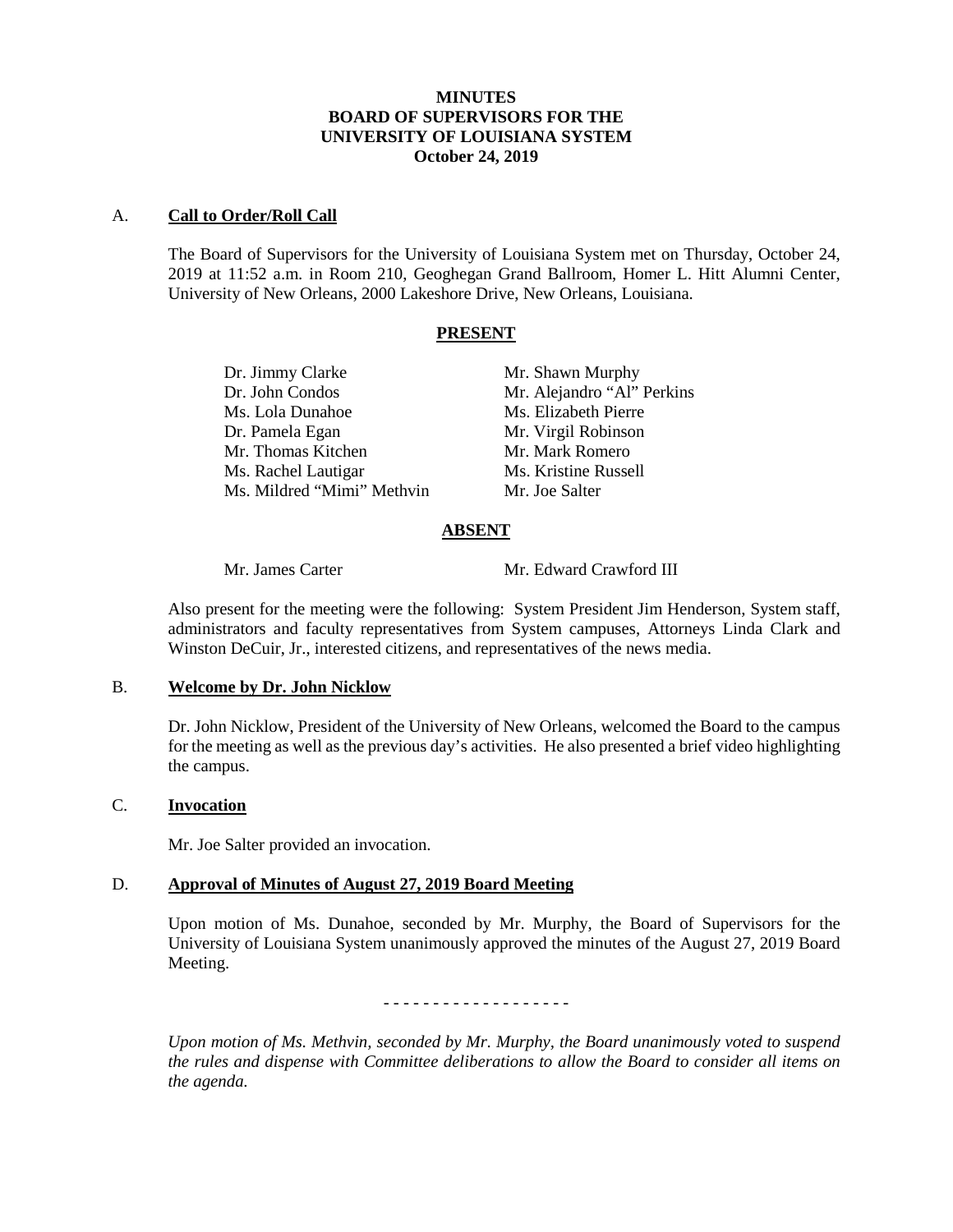### E. **Academic and Student Affairs Committee**

Committee Chair Lola Dunahoe invited Dr. Jeannine Kahn, System Provost and Vice President for Academic Affairs, to present the items on the Consent Agenda.

After Dr. Kahn described Items E.1.-E.13., upon motion of Ms. Methvin, seconded by Ms. Pierre, the following items were unanimously approved:

E.1. Grambling State University's request for approval of a Letter of Intent to Develop a New Academic Program leading to a Bachelor of Science in Cloud Computing.

*NOW, THEREFORE, BE IT RESOLVED, that the Board of Supervisors for the University of Louisiana System hereby approves Grambling State University's request for approval of a Letter of Intent to Develop a New Academic Program leading to a Bachelor of Science in Cloud Computing.* 

E.2. McNeese State University's request for review and approval of the University's Revised Vision and Mission Statement.

*NOW, THEREFORE, BE IT RESOLVED, that the Board of Supervisors for the University of Louisiana System hereby approves McNeese State University's request for review and approval of the University's revised Vision and Mission Statement.* 

E.3. McNeese State University's request for approval to award an Honorary Doctorate of Humane Letters to Senator Dan "Blade" Morrish at 2019 Fall Commencement Exercises.

*NOW, THEREFORE, BE IT RESOLVED, that the Board of Supervisors for the University of Louisiana System hereby approves McNeese State University's request for approval request to award an Honorary Doctorate of Humane Letters to Senator Dan "Blade" Morrish at the 2019 Fall Commencement Exercises.*

E.4. Southeastern Louisiana University's request for approval to offer a Master of Science in Athletic Training.

*NOW, THEREFORE, BE IT RESOLVED, that the Board of Supervisors for the University of Louisiana System hereby approves Southeastern Louisiana University's request for approval to offer a Master of Science in Athletic Training.*

E.5. Southeastern Louisiana University's request for approval to offer an Undergraduate Certificate in teaching English to Speakers of Other Languages (TESOL).

*NOW, THEREFORE, BE IT RESOLVED, that the Board of Supervisors for the University of Louisiana System hereby approves Southeastern Louisiana University's request for approval to offer an Undergraduate Certificate in Teaching English to Speakers of Other Languages (TESOL).*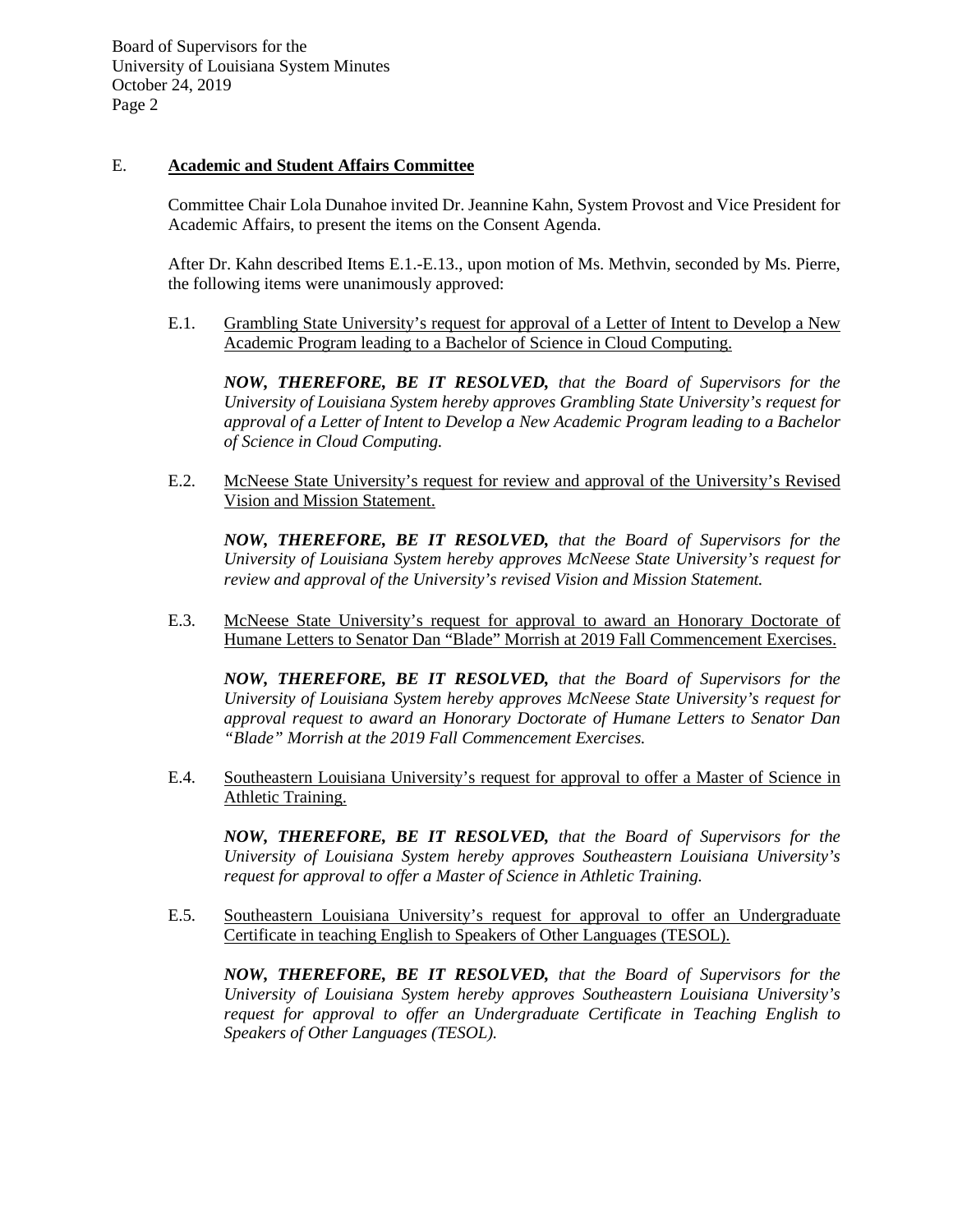> E.6. University of Louisiana at Lafayette's request for approval to offer a Master of Science in Athletic Training.

*NOW, THEREFORE, BE IT RESOLVED, that the Board of Supervisors for the University of Louisiana System hereby approves University of Louisiana at Lafayette's request for approval to offer a Master of Science in Athletic Training.* 

E.7. University of Louisiana at Lafayette's request for approval to posthumously award the title of Honorary Dean of Creole Music to Mr. Amédé Ardoin.

*NOW, THEREFORE, BE IT RESOLVED, that the Board of Supervisors for the University of Louisiana System hereby approves University of Louisiana at Lafayette's request to posthumously award the title of Honorary Dean of Creole Music to Mr. Amédé Ardoin*.

E.8. University of Louisiana at Monroe's request for approval to offer a Bachelor of Arts in Music.

*NOW, THEREFORE, BE IT RESOLVED, that the Board of Supervisors for the University of Louisiana System hereby approves University of Louisiana at Monroe's request for approval to offer a Bachelor of Arts in Music.*

E.9. University of Louisiana at Monroe's request for reauthorization of the ULM Small Business Risk Management Institute.

*NOW, THEREFORE, BE IT RESOLVED, that the Board of Supervisors for the University of Louisiana System hereby approves the University of Louisiana at Monroe's request for reauthorization of the ULM Small Business Risk Management Institute.*

E.10. University of New Orleans' request for approval to offer a Bachelor of Science in Urban Construction Management.

*NOW, THEREFORE, BE IT RESOLVED, that the Board of Supervisors for the University of Louisiana System hereby approves the University of New Orleans' request for approval to offer a Bachelor of Science in Urban Construction Management.*

E.11. University of New Orleans' request for approval to offer a Master of Science in Cyber Security and Operations.

*NOW, THEREFORE, BE IT RESOLVED, that the Board of Supervisors for the University of Louisiana System hereby approves the University of New Orleans' request for approval to offer a Master of Science in Cyber Security and Operations.*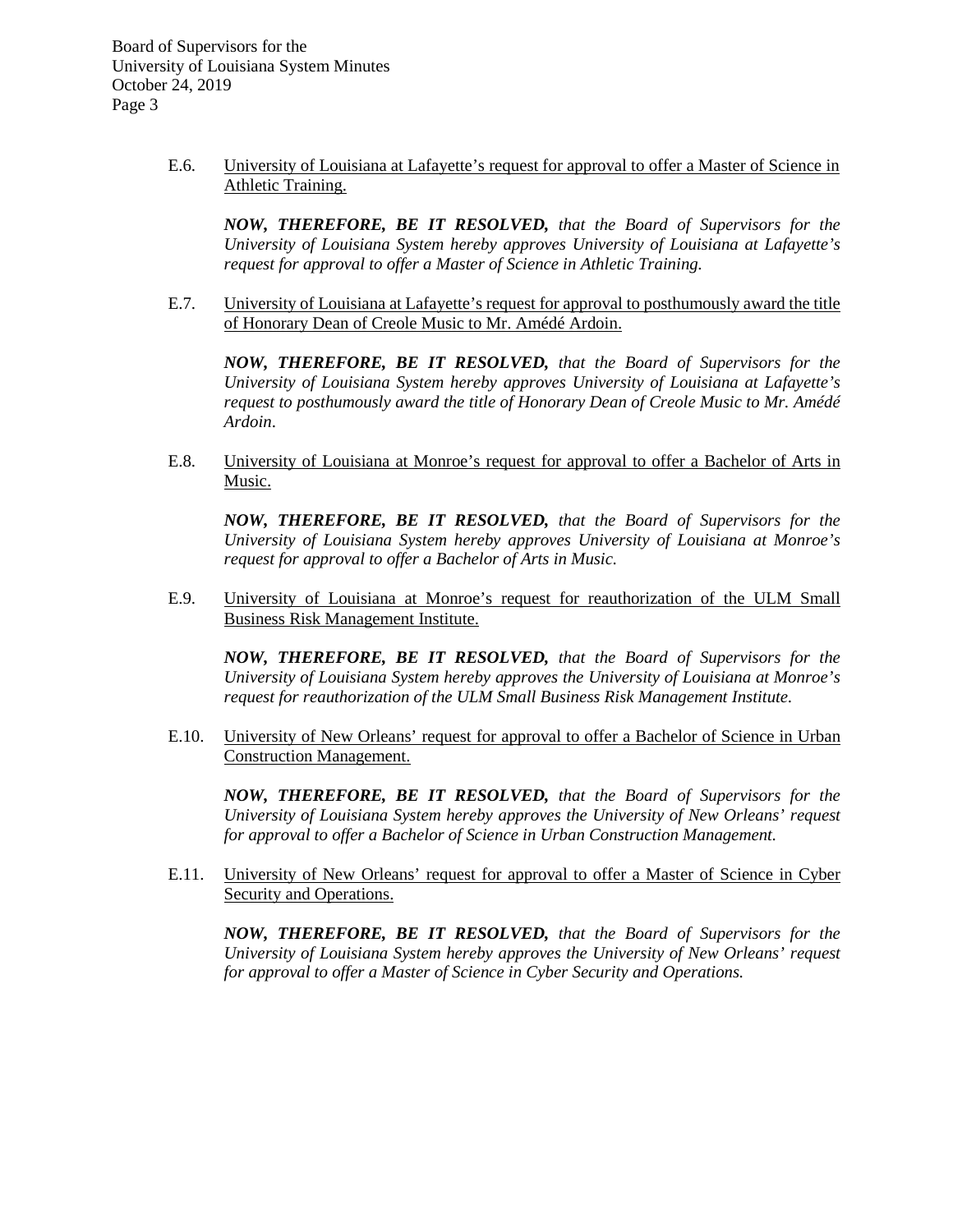> E.12. University of New Orleans' request for approval to award a Doctorate Honoris Causa to Mr. Marques Colston at the Fall Commencement Exercises.

*NOW, THEREFORE, BE IT RESOLVED, that the Board of Supervisors for the University of Louisiana System hereby approves the University of New Orleans' request to award a Doctorate Honoris Causa to Mr. Marques Colston.* 

E.13. University of Louisiana System's proposed revision to Board Rule, Chapter II. Students, Section IX. Admission to Graduate Study, E. Graduating Seniors – Concurrent Baccalaureate and Master's Program Enrollment.

*NOW, THEREFORE, BE IT RESOLVED, that the Board of Supervisors for the University of Louisiana System hereby approves the proposed revision to Board Rule, Chapter II, Students, Section IX. Admission to Graduate Study, E. Graduating Seniors – Concurrent Baccalaureate and Master's Program Enrollment.* 

E.14. Presentation by Northwestern State University on the Partnership with the New Orleans Center for Creative Arts (NOCCA).

Dr. Greg Handel, Provost at Northwestern State University, and Mr. Scott Burrell, Coordinator of Theatre and Dance, reported to the Board about the partnership between the University and NOCCA. Mr. Richard Collins, NOCCA's director of colleges and advancement, and student Ian Kansas thanked the System for providing students the opportunity to benefit from the resources and expertise resulting through the partnership.

Other System campuses are also considering collaborative partnerships with the arts center.

This item is for information only and does not require Board approval.

## F. **Athletic Committee**

Committee Chair Murphy asked Mr. Bruce Janet, System Director of Internal and External Audits, to present the items to the Board.

Upon motion of Mr. Salter, seconded by Ms. Dunahoe, the Board unanimously voted to approve the following items (F.1.-F.4.):

F.1. McNeese State University's request for approval of a contract with Mr. Justin Hill, Head Baseball Coach, effective July 1, 2019.

*NOW, THEREFORE, BE IT RESOLVED, that the Board of Supervisors for the University of Louisiana System hereby approves McNeese State University's request for approval of a contract with Mr. Justin Hill, Head Baseball Coach, effective July 1, 2019.* 

F.2. Northwestern State University's request for approval of a revised athletic supplemental compensation policy.

*NOW, THEREFORE, BE IT RESOLVED, that the Board of Supervisors for the University of Louisiana System hereby approves Northwestern State University's request for approval of a revised athletic supplemental compensation policy.*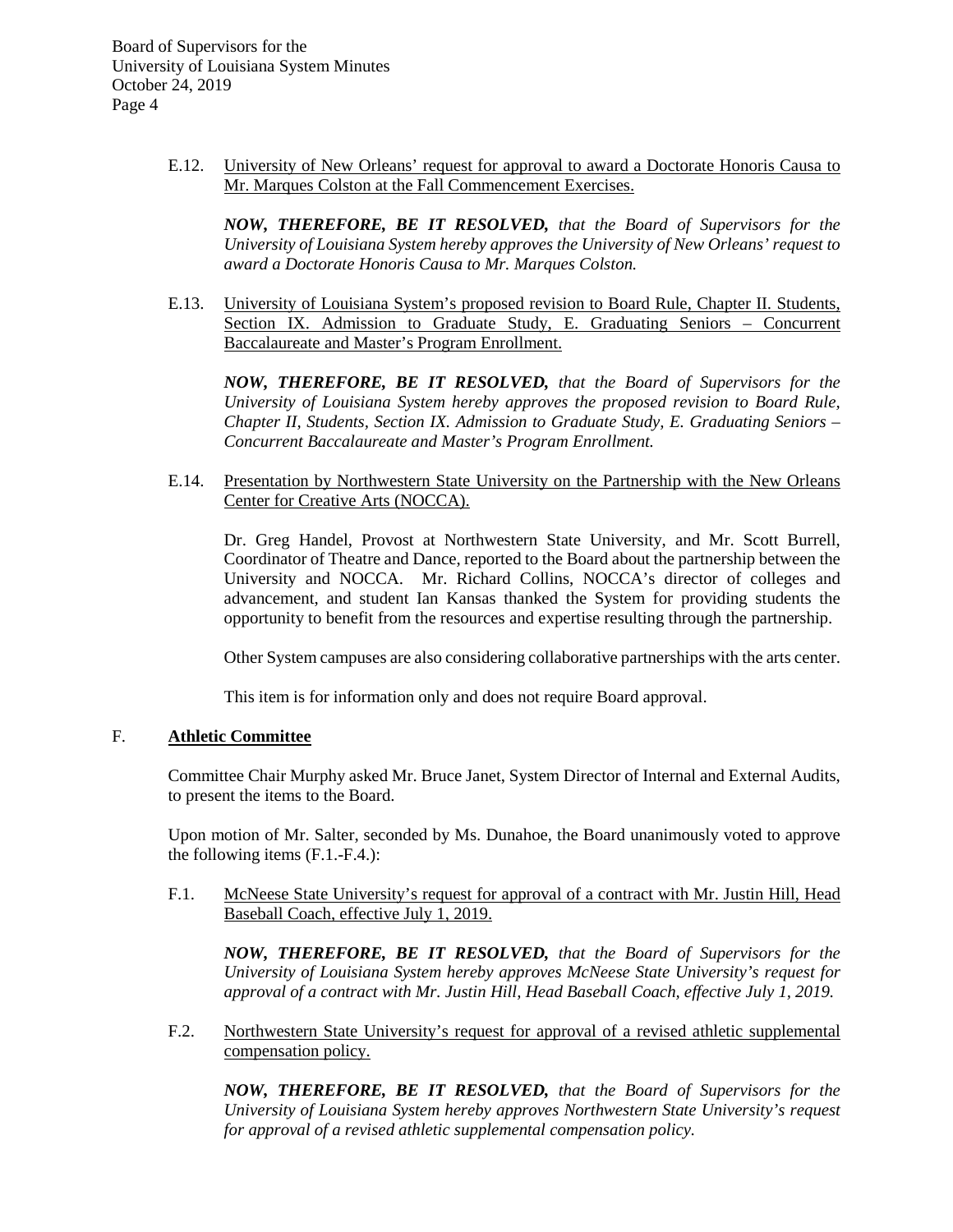> F.3. Southeastern Louisiana University's request for approval of a contract with Mr. Jeremy White, Head Women's Volleyball Coach, effective January 1, 2020.

*NOW, THEREFORE, BE IT RESOLVED, that the Board of Supervisors for the University of Louisiana System hereby approves Southeastern Louisiana University's request for approval of a contract with Mr. Jeremy White, Head Women's Volleyball Coach, effective January 1, 2020.*

F.4. University of Louisiana at Lafayette's request for approval of a contract with Mr. Matt Deggs, Head Baseball Coach, effective August 1, 2019.

*NOW, THEREFORE, BE IT RESOLVED, that the Board of Supervisors for the University of Louisiana System hereby approves University of Louisiana at Lafayette's request for approval of a contract with Mr. Matt Deggs, Head Baseball Coach, effective August 1, 2019.*

#### G. **Facilities Planning Committee**

Mr. Al Perkins, Chair, asked Mr. Janet to describe the items listed on the agenda of the Facilities Planning Committee.

Upon motion of Mr. Murphy, seconded by Mr. Salter, the Board unanimously voted to approve the following items (G.1.-G.9.):

G.1. McNeese State University's request for approval to demolish the Observatory Building at the Burton Coliseum.

*NOW, THEREFORE, BE IT RESOLVED, that the Board of Supervisors for the University of Louisiana System hereby approves McNeese State University's request to demolish the Observatory Building at the Burton Coliseum.*

*AND FURTHER, that ULS staff and legal counsel ensure that all documents conform to statutory and administrative requirements.*

 G.2. McNeese State University's request for approval to enter into a Lease/Cooperative Endeavor Agreement with the McNeese State University Foundation involving the lease of the Fuller Farm Property.

*NOW, THEREFORE, BE IT RESOLVED, that the Board of Supervisors for the University of Louisiana System hereby approves McNeese State University's request to enter into a Lease/Cooperative Endeavor Agreement with the McNeese State University to lease the Fuller Farm Property.* 

*BE IT FURTHER RESOLVED, that McNeese State University shall obtain final review from University of Louisiana System staff and legal counsel to the Board and shall secure all other appropriate approvals from agencies/parties of processes, documents, and administrative requirements prior to execution of documents.*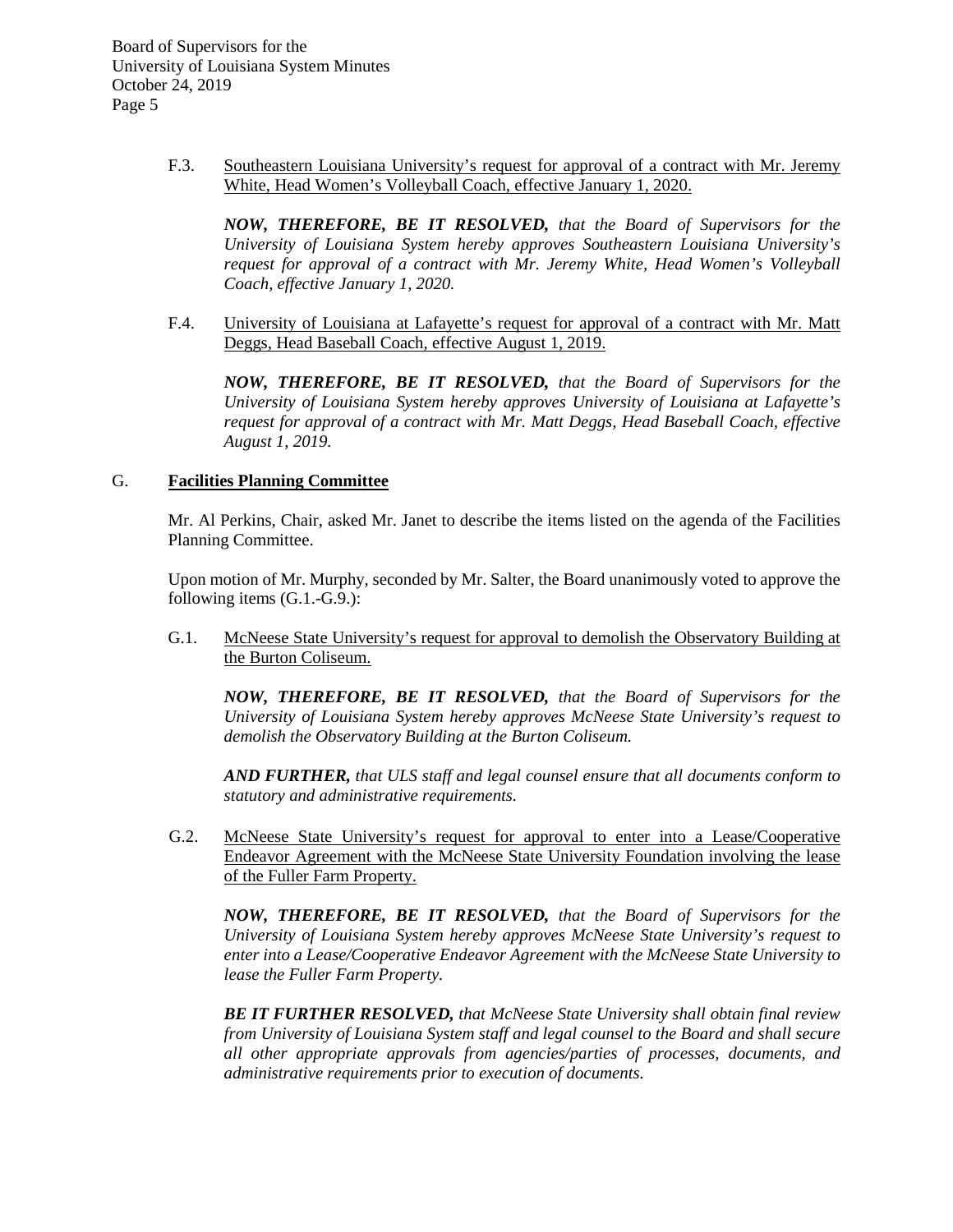> *BE IT FURTHER RESOLVED, that the President of McNeese State University, and his or her designee, are hereby designated and authorized to execute any and all documents necessary to execute said lease/cooperative endeavor agreement.*

> *AND FURTHER, that McNeese State University will provide the System office with copies of all final executed documents for the Board's files.*

G.3. McNeese State University's request for approval to name the football equipment room located in the Jack V. Doland Field House the "Fred Thomas Equipment Room."

*NOW, THEREFORE, BE IT RESOLVED, that the Board of Supervisors for the University of Louisiana System hereby approves McNeese State University's request for approval to name the football equipment room located in the Jack V. Doland Field House the "Fred Thomas Equipment Room."*

G.4. McNeese State University's request for approval to rename the End Zone Room located in the Jack V. Doland Field House the "Buttross-Doyle End Zone Room."

*NOW, THEREFORE, BE IT RESOLVED, that the Board of Supervisors for the University of Louisiana System hereby approves McNeese State University's request for approval to rename the End Zone Room located in the Jack V. Doland Field House the "Buttross-Doyle end Zone Room."*

G.5. Nicholls State University's request for approval to demolish the Soccer Field Press Box Building.

*NOW, THEREFORE, BE IT RESOLVED, that the Board of Supervisors for the University of Louisiana System hereby approves Nicholls State University's request for approval to demolish the Soccer Field Press Box Building.* 

*AND FURTHER, that ULS staff and legal counsel ensure that all documents conform to statutory and administrative requirements.*

G.6. Southeastern Louisiana University's request for approval to enter into a Ground Lease with the Southeastern Louisiana University Foundation to construct a Welcome Center on the campus.

*NOW, THEREFORE, BE IT RESOLVED, that the Board of Supervisors for the University of Louisiana System hereby approves Southeastern Louisiana University's request to enter into a Ground Lease with the Southeastern Louisiana University Foundation to construct a Welcome Center on the campus.* 

*BE IT FURTHER RESOLVED, that Southeastern Louisiana University shall obtain final review from UL System staff, legal counsel, and shall secure all other appropriate approvals from agencies/parties of processes, documents, and administrative requirements prior to execution of documents.*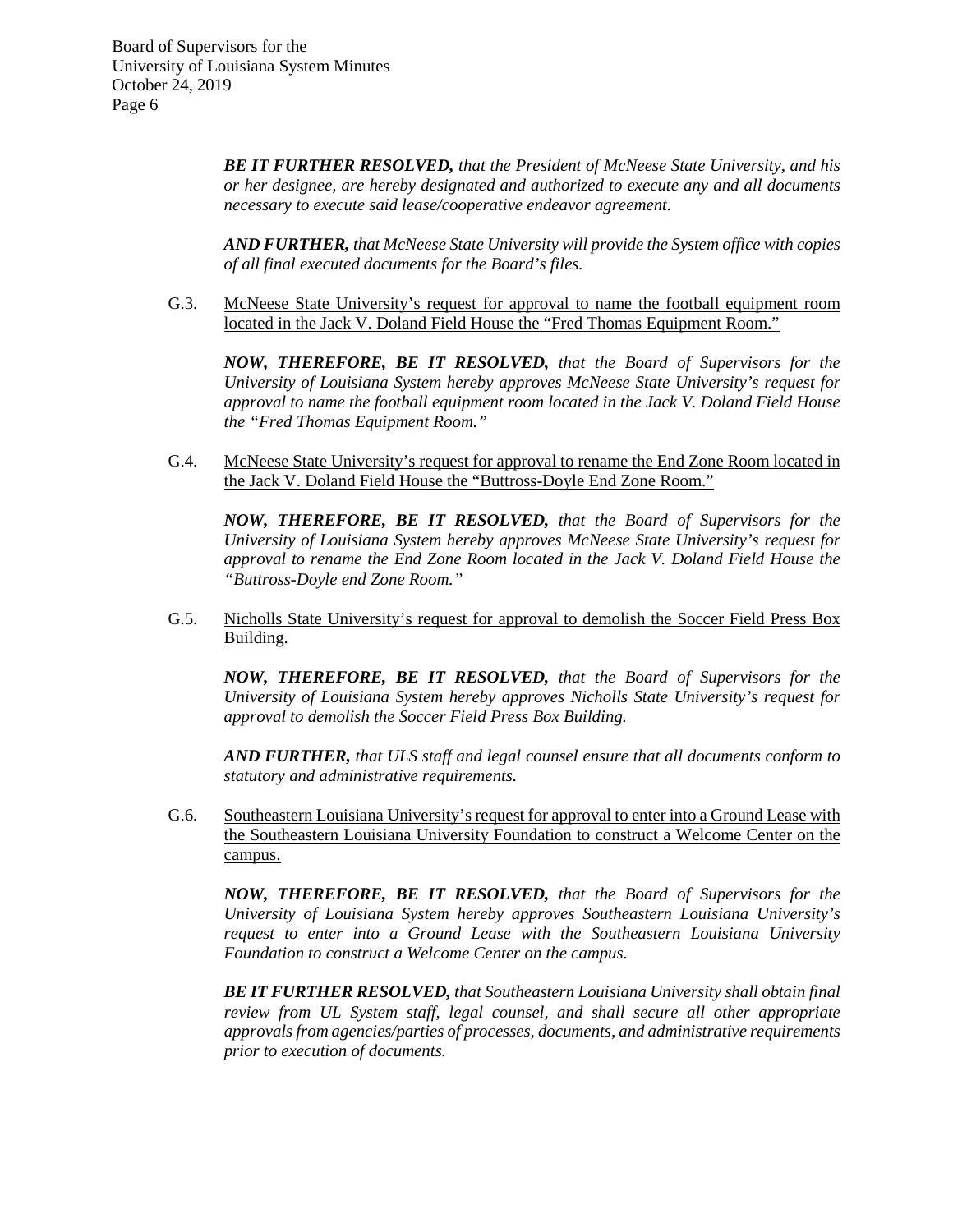> *BE IT FURTHER RESOLVED, that the President of Southeastern Louisiana University and his or her designee are hereby designated and authorized to execute any and all documents associated with said ground lease and donations.*

> *AND FURTHER, that Southeastern Louisiana University will provide the system office with copies of all final executed documents for Board files.*

G.7. University of Louisiana at Monroe's request for approval to purchase property and a building from the ULM Foundation.

*NOW, THEREFORE, BE IT RESOLVED, that the Board of Supervisors for the University of Louisiana System hereby approves University of Louisiana at Monroe's request to negotiate and purchase the property and building from the ULM Foundation.*

*BE IT FURTHER RESOLVED, that University of Louisiana at Monroe shall obtain final review from UL System staff, legal counsel, and shall secure all other appropriate approvalsfrom agencies/parties of processes, documents, and administrative requirements prior to execution of documents.*

*BE IT FURTHER RESOLVED, that the President of University of Louisiana at Monroe, and his or her designee, are hereby designated and authorized to execute any and all documents associated with said purchase.*

*AND FURTHER, that University of Louisiana at Monroe will provide the System office with copies of all final executed documents for Board files.*

G.8. University of Louisiana at Monroe's request for approval to name the new atrium for the School of Construction Management the "Don Beach Atrium."

*NOW, THEREFORE, BE IT RESOLVED, that the Board of Supervisors for the University of Louisiana System hereby approves University of Louisiana at Monroe's request for approval to name the new atrium for the School of Construction Management, the Don Beach Atrium."*

G.9. University of New Orleans' request for approval to consent to assignment of the Ground Lease with Orleans Parish School Board to Friends of Ben Franklin and to amend the lien provision.

*NOW, THEREFORE, BE IT RESOLVED, that the Board of Supervisors for the University of Louisiana System hereby approves University of New Orleans' request for approval to consent to assignment of the Ground Lease with Orleans Parish School Board to Friends of Ben Franklin and to amend the lien provision.* 

*BE IT FURTHER RESOLVED, that the University of New Orleans shall obtain final review from UL System staff, legal counsel and shall secure all other appropriate approvals from agencies/parties of processes, documents, and administrative requirements.*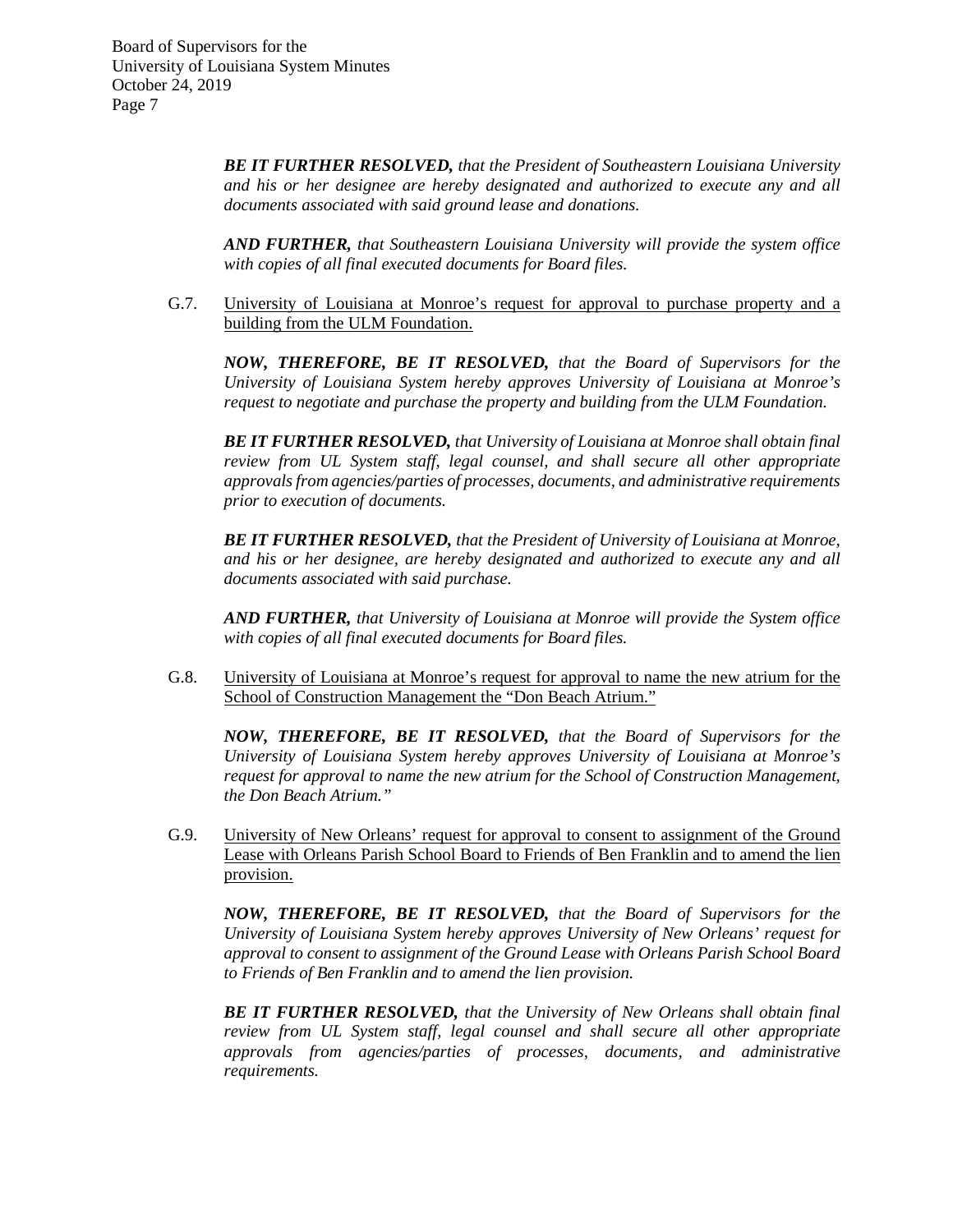> *BE IT FURTHER RESOLVED, that the President of the University of New Orleans and his or her designee is hereby designated and authorized to execute any and all documents necessary to execute the Lease Amendment.*

> *AND FURTHER, that the University will provide the System office with copies of all final executed documents for Board files.*

G.10. Louisiana Tech University's request for approval to execute a Ground Lease to Tech Pointe II, LLC, for the purpose of constructing and managing a 60,000-square-foot facility to be known as Tech Pointe II.

As this was listed under the discussion section of the agenda, Dr. Les Guice, President of Louisiana Tech University, came to the table to describe this phase of the project.

Upon motion of Mr. Murphy, seconded by Mr. Salter, the following resolution was unanimously approved by the Board:

*NOW, THEREFORE, BE IT RESOLVED, that the Board of Supervisors for the University of Louisiana System hereby approves Louisiana Tech University's request for approval to execute a Ground Lease with Tech Pointe II, LLC for the purpose of constructing and managing the Tech Pointe II facility.*

*BE IT FURTHER RESOLVED, that Louisiana Tech University shall obtain final review from University of Louisiana System staff and legal counsel to the Board and any other appropriate approvals as needed prior to execution of documents.* 

#### H. **Finance Committee**

Committee Chair Kitchen asked staff to present the campus requests. Dr. Edwin Litolff, Mr. Charles Wendt, and Mr. Bruce Janet introduced the items.

Upon motion of Ms. Lautigar, seconded by Ms. Russell, the Board unanimously voted to approve the following items (H.1.-H.8.):

- H.1. Louisiana Tech University's request for approval to seek matching funds from the Louisiana Board of Regents for Endowed Superior Graduate Student Scholarships:
	- a) George Leroy Erskine, Jr. Endowed Graduate Scholarship
	- b) Justin and Jeanette Hinkley Endowed Superior Graduate Scholarship in the College of Education
	- c) Justin and Jeanette Hinkley Endowed Superior Graduate Scholarship in Biological Sciences
	- d) Dana Miller Packman Endowed Superior Graduate Student Scholarship
	- e) Rick and Lisa Shirley Endowed Superior Graduate Student Scholarship #1
	- f) Rick and Lisa Shirley Endowed Superior Graduate Student Scholarship #2
	- g) Rick and Lisa Shirley Endowed Superior Graduate Student Scholarship #3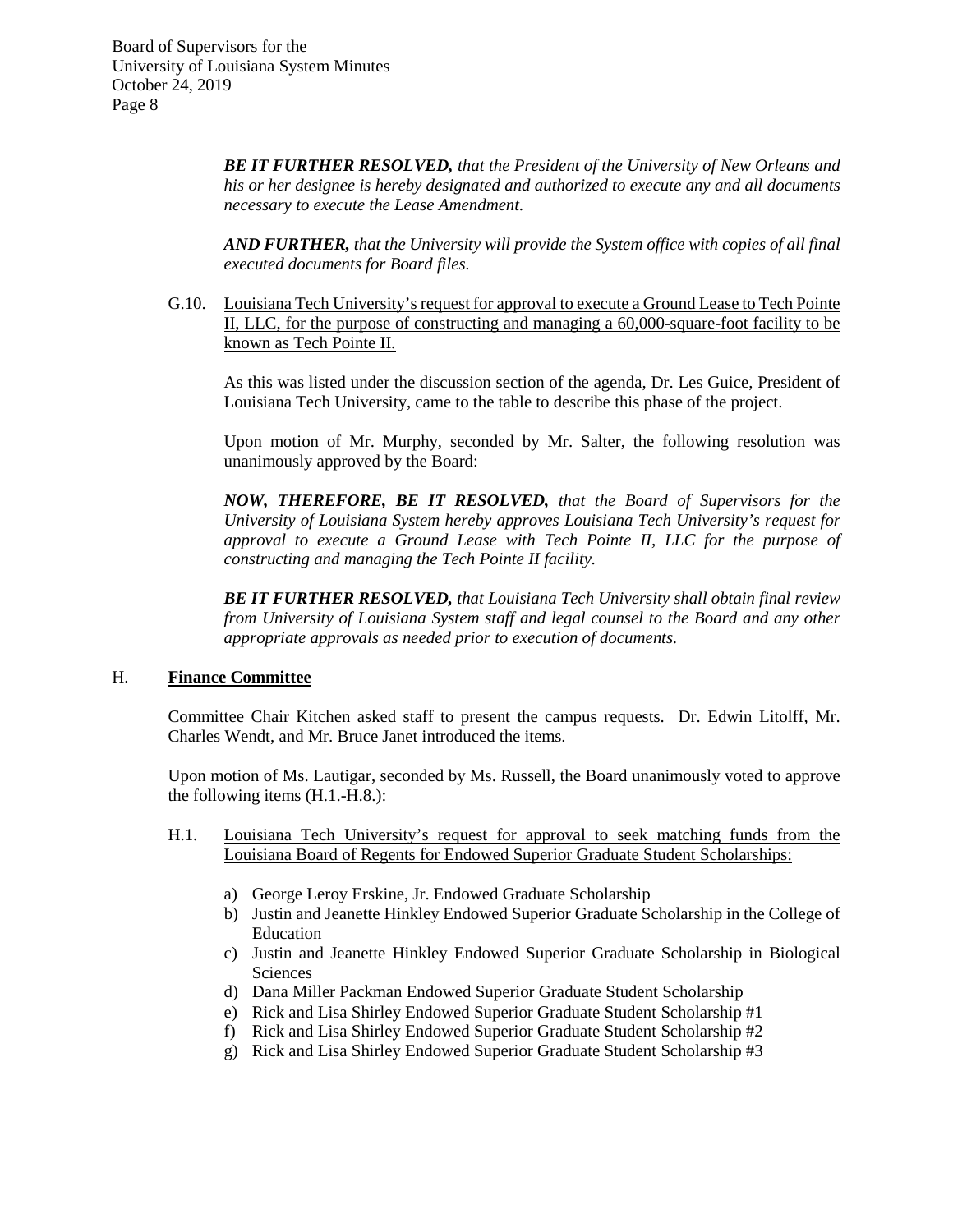*NOW, THEREFORE, BE IT RESOLVED, that the Board of Supervisors for the University of Louisiana System hereby approves Louisiana Tech University's request for approval to seek matching funds from the Louisiana Board of Regents for Endowed Superior Graduate Student Scholarships.*

H.2. Nicholls State University's request for approval of a revised Internal Audit Charter.

*NOW, THEREFORE, BE IT RESOLVED, that the Board of Supervisors for the University of Louisiana System hereby approves Nicholls State University's request for approval of a revised Internal Audit Charter.*

H.3. Northwestern State University's request for approval to execute a Cooperative Endeavor Agreement with the City of Natchitoches.

*NOW, THEREFORE, BE IT RESOLVED, that the Board of Supervisors for the University of Louisiana System hereby approves Northwestern State University's request for approval to execute a Cooperative Endeavor Agreement with the City of Natchitoches.*

H.4. Northwestern State University's request for approval of a proposed new flat rate pricing for PREP.

*NOW, THEREFORE, BE IT RESOLVED, that the Board of Supervisors for the University of Louisiana System hereby approves Northwestern State University's request for approval of a proposed new flat rate pricing for PREP.*

H.5. University of New Orleans' request for approval of a Cooperative Endeavor Agreement with Obatala Sciences, Inc.

*NOW, THEREFORE, BE IT RESOLVED, that the Board of Supervisors for the University of Louisiana System hereby approves University of New Orleans' request for approval of a Cooperative Endeavor Agreement with Obatala Sciences, Inc.* 

H.6. University of New Orleans' request for approval of a Cooperative Endeavor Agreement with Entergy New Orleans, LLC to lease rooftop space for a solar power array.

*NOW, THEREFORE, BE IT RESOLVED, that the Board of Supervisors for the University of Louisiana System hereby approves University of New Orleans' request for approval of a Cooperative Endeavor Agreement with Entergy New Orleans, LLC to lease rooftop space for a solar power array.*

H.7. University of New Orleans' request for approval to amend the Lease with Follett Higher Education Group, Inc.

*NOW, THEREFORE, BE IT RESOLVED, that the Board of Supervisors for the University of Louisiana System hereby approves University of New Orleans' request for approval to amend the Lease with Follett Higher Education Group, Inc.*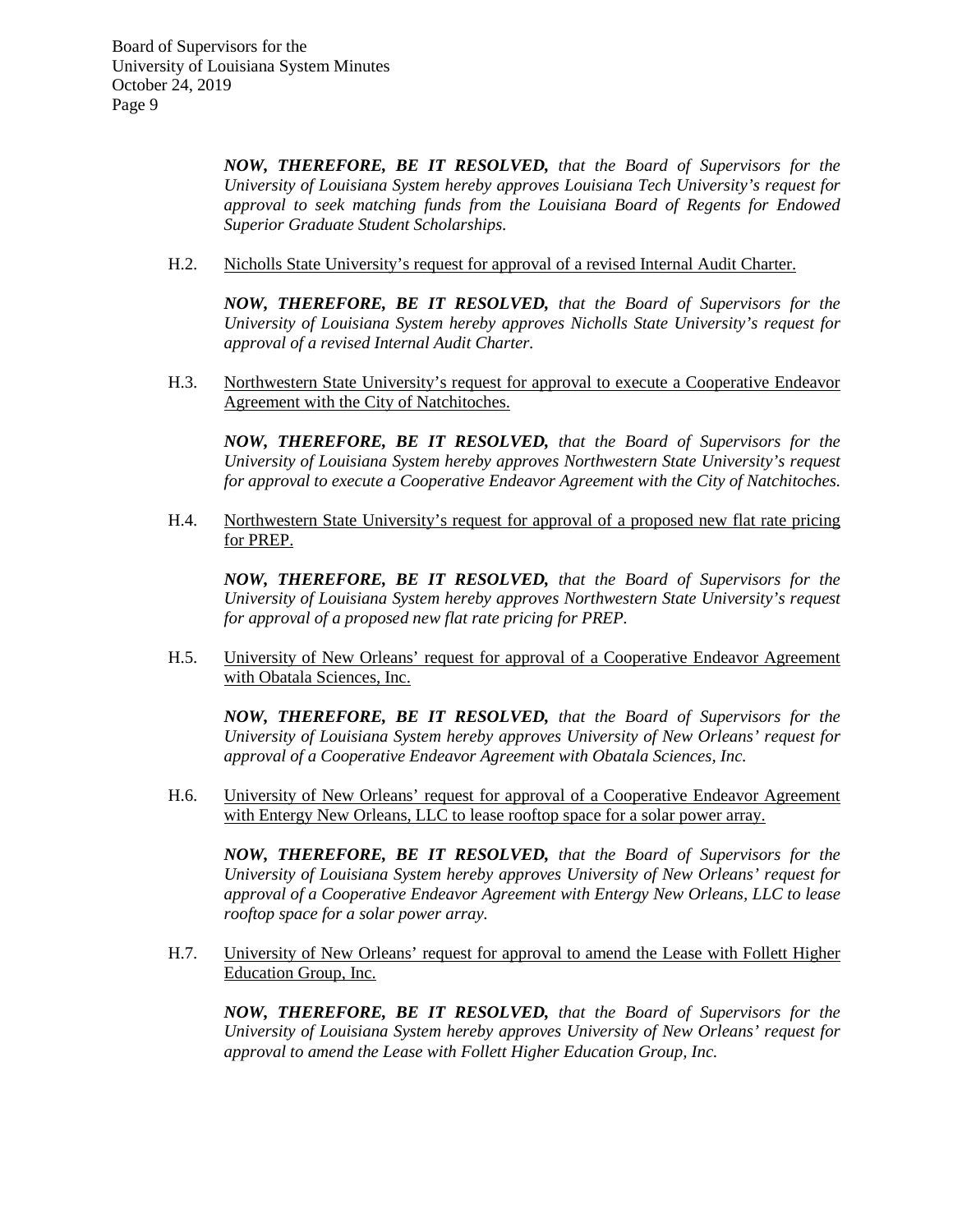H.8. University of Louisiana System's report on internal and external audit activity for the period of August 19 to October 20, 2019.

This is a report only, and no action by the Board is necessary.

#### **The following item was withdrawn from the agenda:**

H.9. University of Louisiana System's request to approve fees pursuant to Act 293 of the 2017 Regular Session of the Louisiana Legislature.

- - - - - - - - - - - - - - - - - - - - - -

H.10. University of Louisiana System's discussion of Fiscal Year 2018-19 fourth quarter financial reports and ongoing assurances.

This is a report only, and no action by the Board is necessary.

#### I. **Personnel Committee**

Mr. Robinson asked Dr. Edwin Litolff, Vice President for Business and Finance, to present Items I.1. and I.2.

Upon motion of Dr. Egan, seconded by Mr. Perkins, the Board unanimously voted to approve the following items:

I.1. McNeese State University's request for approval to appoint Dr. Wade Rousse as Dean of the College of Business effective September 17, 2019.

*NOW, THEREFORE, BE IT RESOLVED, that the Board of Supervisors for the University of Louisiana System hereby approves McNeese State University's request for approval to appoint Dr. Wade Rousse as Dean of the College of Business effective September 17, 2019.*

Dr. Mitch Adrian, McNeese's Provost/Vice President for Academic Affairs, introduced Dr. Rousse to the Board members. Dr. Rousse said that he was thankful to return to higher education.

I.2. Nicholls State University's request for approval to appoint Ms. Jean Donegan as Interim Dean of the College of Liberal Arts effective July 1, 2019.

*NOW, THEREFORE, BE IT RESOLVED, that the Board of Supervisors for the University of Louisiana System hereby approves Nicholls State University's request for approval to appoint Ms. Jean Donegan as Interim Dean of the College of Liberal Arts effective July 1, 2019.*

Dr. Jay Clune, President of Nicholls State University, took the opportunity to introduce Ms. Donegan to the Board. Ms. Donegan said that she was honored to accept the interim position.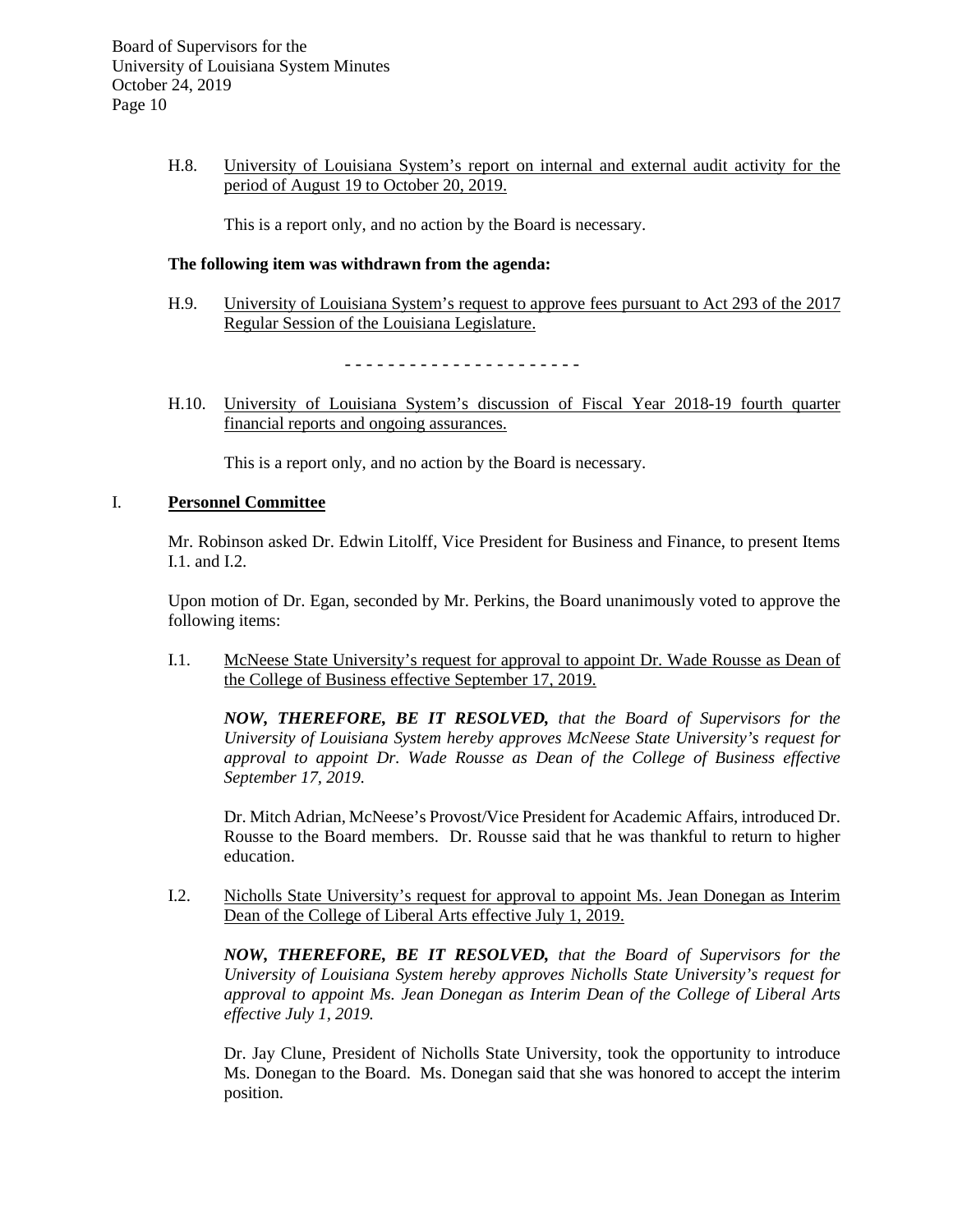## J. **System President's Business**

#### J.1. Personnel Actions

President Henderson indicated that Board members had received personnel actions for their review and that the System staff had reviewed all personnel actions and recommends approval.

*Upon motion of Mr. Salter, seconded by Ms. Pierre, the Board unanimously voted to approve the System personnel actions.*

## J.2. System President's Report

#### *Compete LA*

President Henderson reported that the initiative is progressing rapidly and indicated that an update was included in their handouts. He said that currently the System office is utilizing five part-time coaches to aid students who are choosing to complete their degrees.

#### *Campus Visits*

Dr. Henderson indicated that he and System staff had traveled more than1,800 miles around the state to meet with University faculty and staff. The purpose of the meetings was to promote faculty as higher education's most important asset.

## *Pursuing Inclusive Excellence Workshop*

Dr. Henderson reported on the October 23 workshop titled *Pursuing Inclusive Excellence* hosted by the System office. He said that university staff and faculty, along with Presidents and Board members, participated in a half-day session to discuss equity, diversity, and inclusion. He thanked Dr. Jeannine Kahn for her leadership role on the Task Force on Inclusion in the Workplace as well as Ms. Deb Elam, who facilitated the discussions. Additionally, Dr. Henderson commended Dr. Maurice Stinnett, nationally recognized leader in diversity matters, for his inspiring and thought-provoking speech during the workshop.

## *For Our Future Conference*

President Henderson announced that the 2020 For Our Future Conference will be held on the campus of University of Louisiana at Monroe on January 30 and 31. He stated that the focus will continue to be on diversity and inclusion.

## J.3. Nicholls State University's request to bestow the title of President Emeritus of the University upon Dr. Stephen Hulbert.

Dr. Henderson asked Dr. Jay Clune, President of Nicholls State University, to introduce this request. Dr. Clune stated that Dr. Hulbert had exhibited exceptional leadership through a decade when Nicholls faced decreased funding, devastating hurricanes, and the Deepwater Horizon Oil Spill. He requested that the title of President Emeritus be bestowed upon Dr. Hulbert.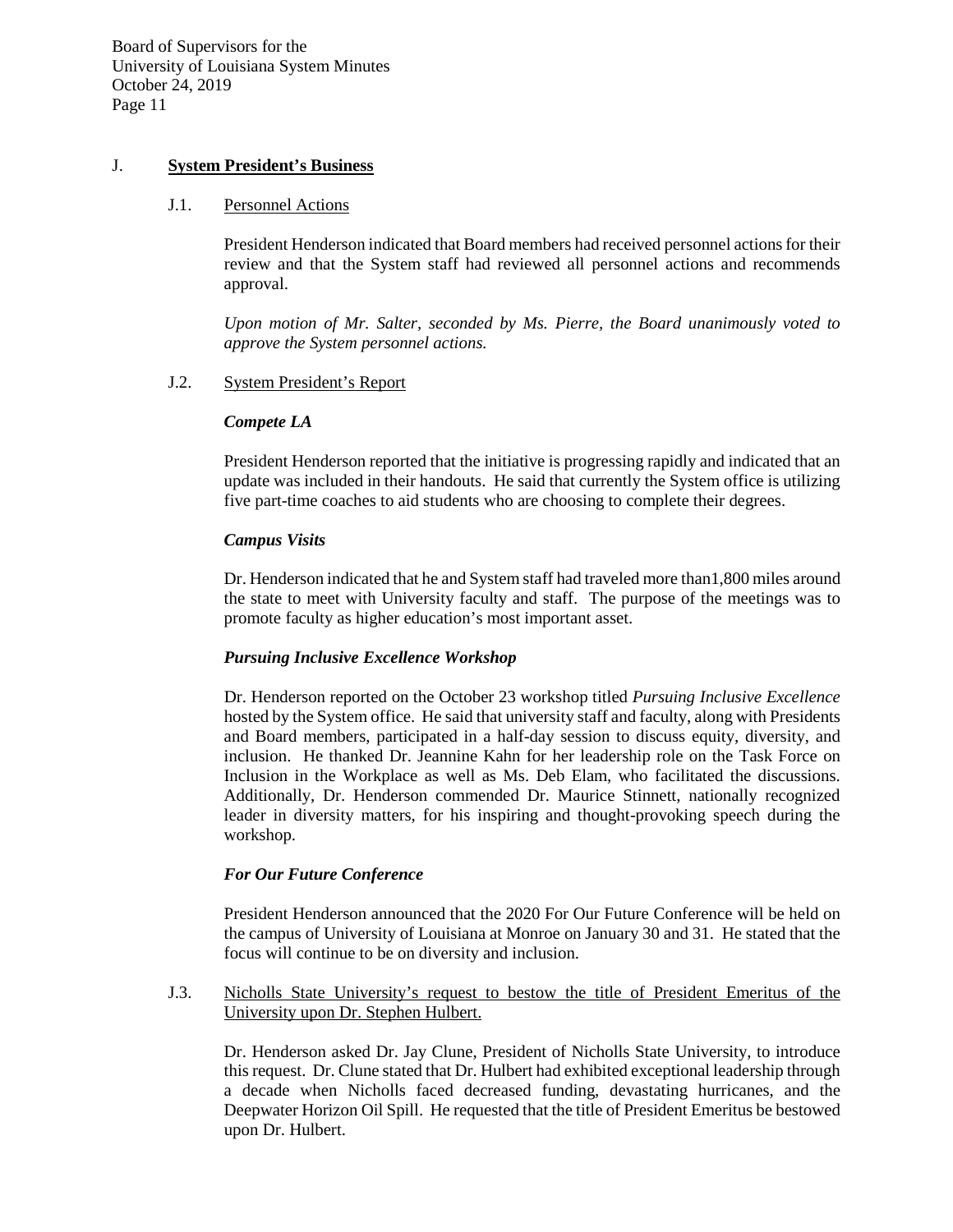*Upon motion of Mr. Murphy, seconded by Dr. Clarke, the Board unanimously voted to bestow the title of President Emeritus of Nicholls State University upon Dr. Stephen Hulbert.* 

Additionally, Dr. Clune introduced Mr. Steven Kenney, who had recently been promoted to Assistant Vice President of Human Resources and Chief Diversity and Inclusion Officer. Mr. Kenney said that, as a product of Louisiana education, he was thankful to have the opportunity to give back to the state by serving in this new role.

## K. **Board Chair's Business**

#### K.1. Board Chair's Report

#### *Training Requirements*

Mr. Romero reminded Board members that training on ethics and preventing sexual harassment must be completed by December 31.

#### *Nominating Committee*

Mr. Romero indicated that he was appointing Mr. Perkins, Ms. Lautigar, Mr. Salter, Mr. Murphy, and Ms. Pierre to the Nominating Committee, with Mr. Perkins serving as Chair. The purpose of the Committee is to nominate officers for the coming year.

K.2. Northwestern State University's request for approval to authorize the University President to take necessary actions to remedy a dispute with Caddo Signs, LLC.

*(See below)*

## L. Evaluation of Campus President *(Louisiana Tech University)*

At 1:08 p.m., upon motion of Dr. Egan, seconded by Ms. Lautigar, the Board unanimously voted to convene in Executive Session to discuss potential litigation and personnel matters (Items K.2. and L). The following roll call vote was recorded:

Yeas: Jimmy Clarke, John Condos, Lola Dunahoe, Pamela Egan, Thomas Kitchen, Rachel Lautigar, Mimi Methvin, Shawn Murphy, Al Perkins, Elizabeth Pierre, Virgil Robinson, Mark Romero, Kristine Russell, Joe Salter

Nays: None

Absent: James Carter, Edward Crawford III

- - - - - - - - - - - - - - - - - - -

At 2:20 p.m., upon motion of Mr. Perkins, seconded by Ms. Dunahoe, the Board unanimously voted to reconvene in Open Session.